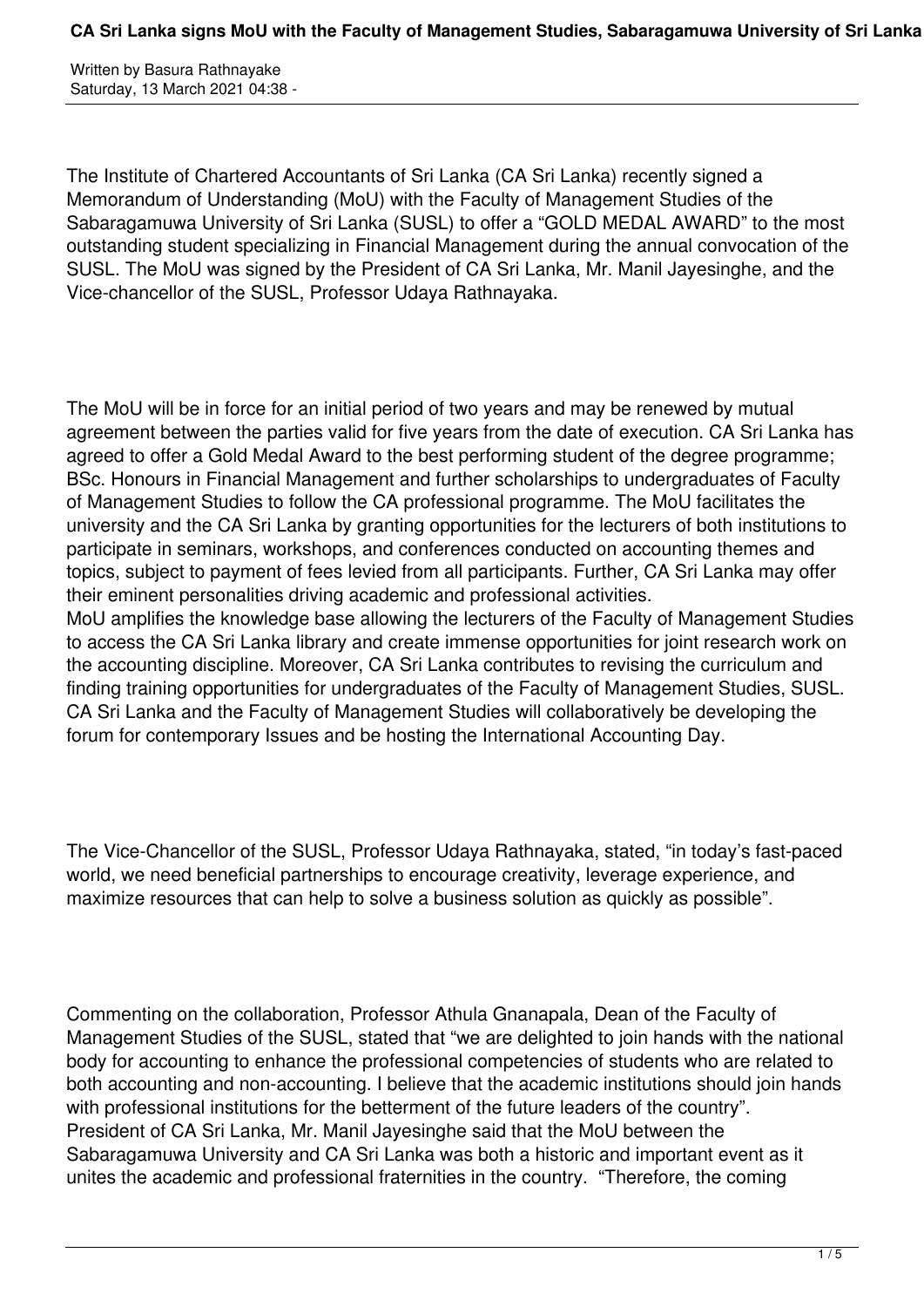Written by Basura Rathnayake Saturday, 13 March 2021 04:38 -

together of the Sabaragamuwa University and CA Sri Lanka is important to ensure greater collaboration between professionals and academia as well as assist in the further development of the accounting profession in Sri Lanka," he said.

The Vice-chancellor of the SUSL, Professor Udaya Rathnayaka, President of CA Sri Lanka Mr. Manil Jayesinghe, Dean of the Faculty of Management Studies, Professor Athula Gnanapala, Head of the Department of Accountancy and Finance (SUSL) Dr. D. G. Dharmarathne, were also present for the ceremony.



Head Table with officials from CA Sri Lanka and the Sabaragamuwa University.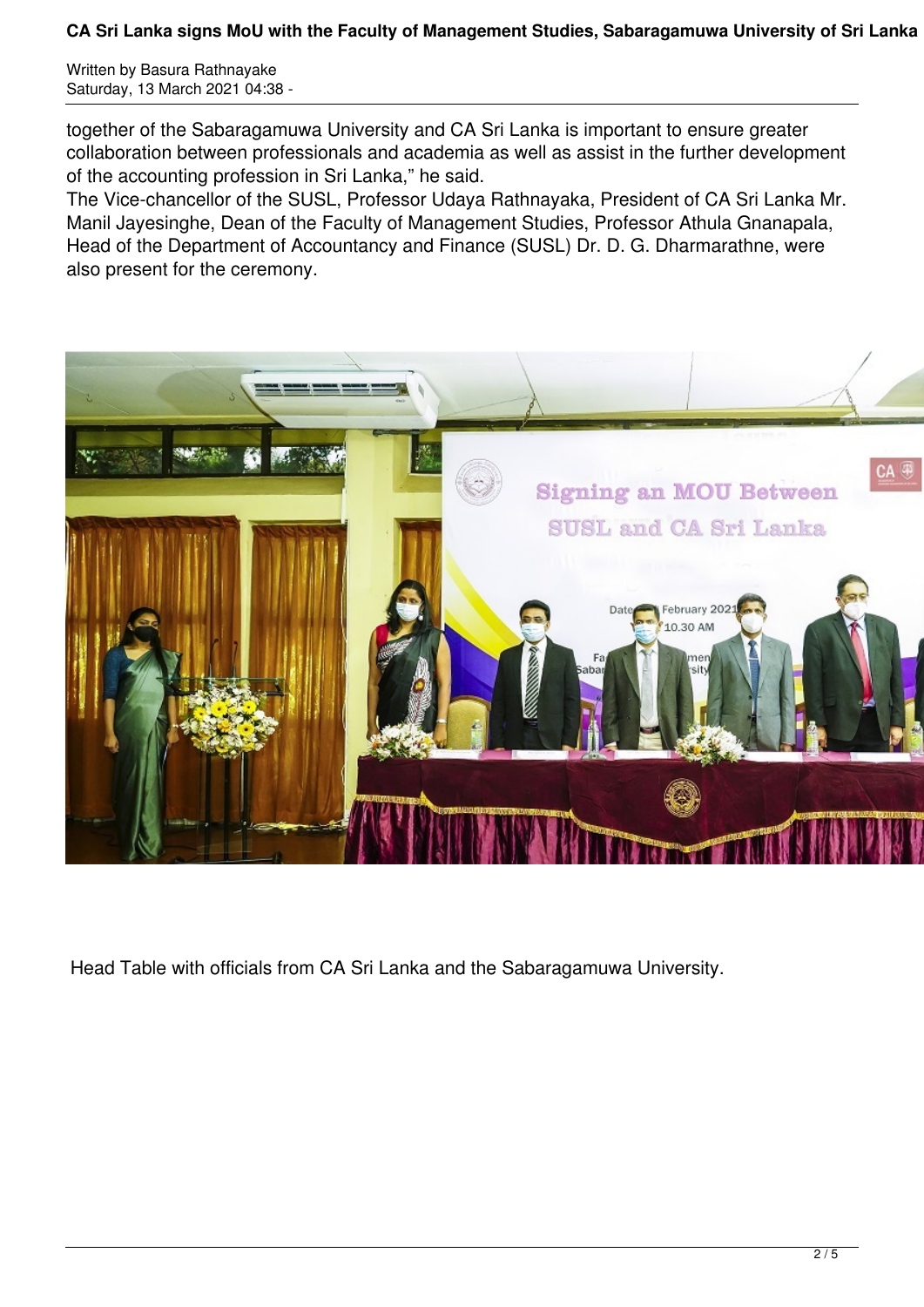Written by Basura Rathnayake Saturday, 13 March 2021 04:38 -



President of CA Sri Lanka Mr. Manil Jayesinghe addressing the event.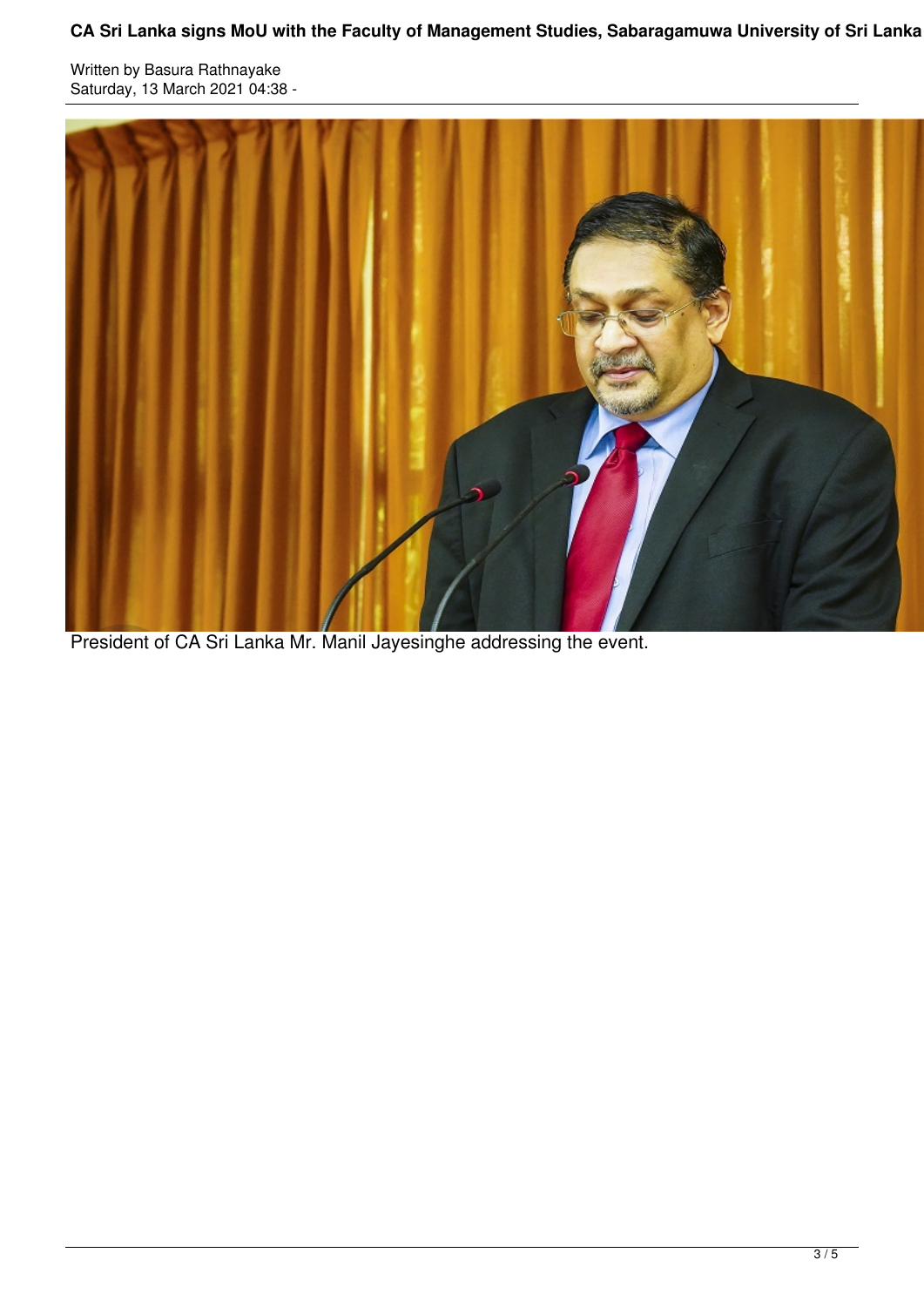Written by Basura Rathnayake Saturday, 13 March 2021 04:38 -



President of CA Sri Lanka Mr. Manil Jayesinghe, and the Vice-chancellor of the SUSL, Professor Udaya